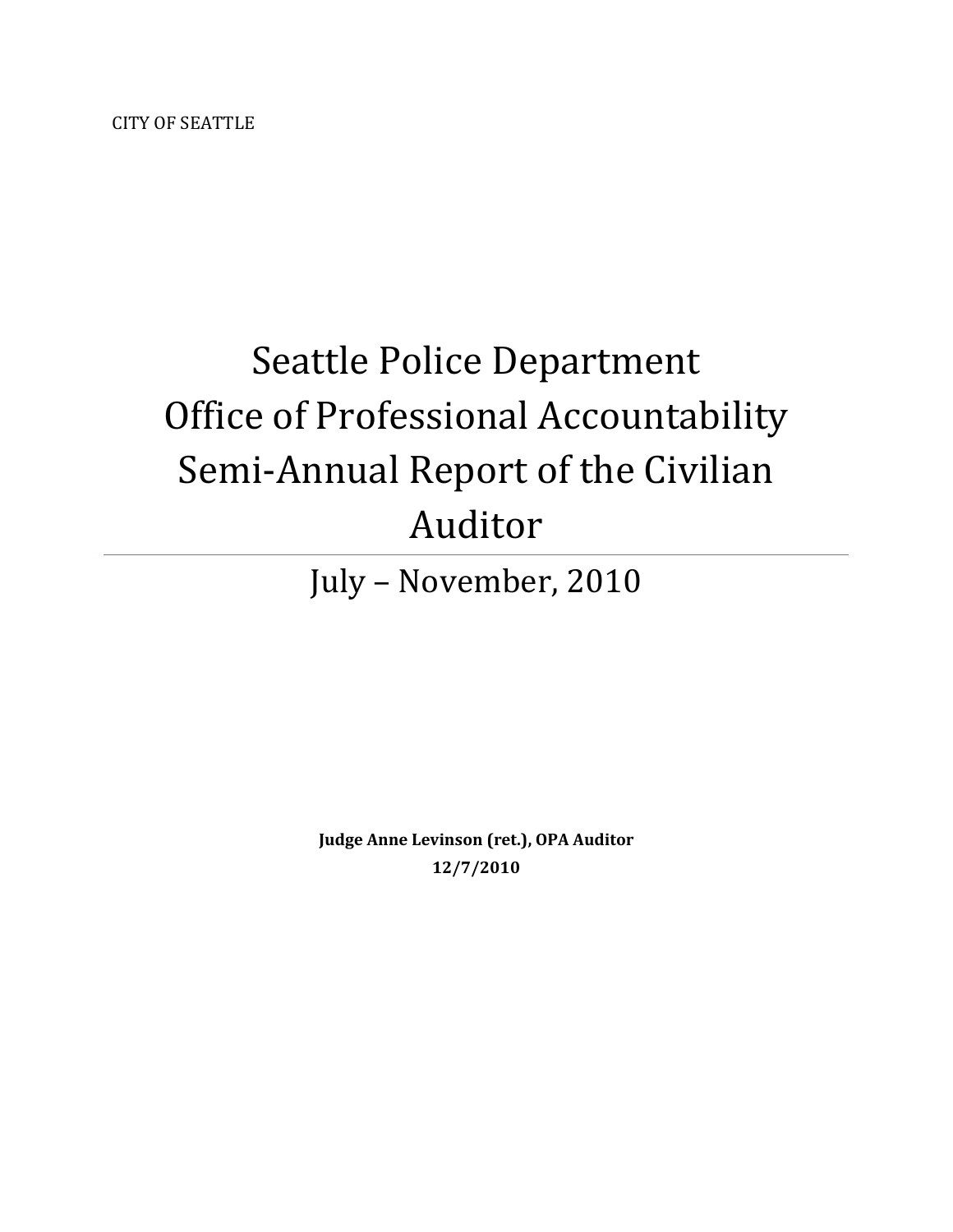#### Mission & Structure

There are various models of civilian oversight used by cities and counties across the country. The structure for civilian oversight of police in Seattle utilizes civilians in three distinct roles. First, the Police Department's Office of Professional Accountability ("OPA"), replaced the Internal Investigations Section, and is overseen by a civilian Director who reports to the Chief. The civilian Director is the Department's lead for all Seattle Police Department ("Department") matters related to police accountability. She oversees the intake, classification, investigations and findings for all complaints of police misconduct. When a complaint is sustained, the Director recommends to the Chief the disposition and discipline. Reporting to the civilian Director are a captain, two lieutenants, six detective sergeants, two acting sergeants, an EEO sergeant and three administrative staff.

The OPA Review Board ("OPARB") is the second part of the civilian accountability structure for Seattle. The seven-member board, appointed by the City Council, plays the lead role in public outreach and education about the OPA system, solicits community input about issues and trends, can review closed files, and makes recommendations about police policies and procedures.

The final part of Seattle's police accountability structure is the OPA Auditor. The Auditor is a civilian who serves as an independent advisor to the City, appointed by the Mayor and confirmed by the City Council. The Auditor provides an additional civilian perspective, reviewing every case to see if it is properly classified as to seriousness, reviewing each investigation to make sure it is thorough, objective and timely, and ordering further investigation if she determines it is needed. The Auditor has unfettered access to all documents and records that are relevant to any investigation. She may also audit any other OPA records, assess the procedures related to how complaints are handled and make recommendations for process, policy or training to improve police accountability and professional conduct.

#### **Introduction**

To enhance the transparency and openness of Seattle's police accountability system, the Auditor is required by ordinance to issue a public report twice per year, summarizing her activities; the number of complaints and investigations reviewed; her requests for reclassifications of complaints or additional investigations to be conducted; a summary of issues, problems and trends noted as a result of her reviews; recommendations for additional officer training, including any specialized training for OPA investigators; any recommendations for policy or procedural changes; and any findings from audits of OPA records or the OPA Director's reports.

Traditionally, each Auditor's report covers the previous six months. In 2010, there was not an Auditor's report for the first half of the year due to the Auditor stepping down in March and appointment of an interim Auditor prior to this Auditor's appointment and confirmation. This report covers the period from mid-July through the end of November, 2010.

Note that incidents are not discussed in this report if they are still the subject of open investigations.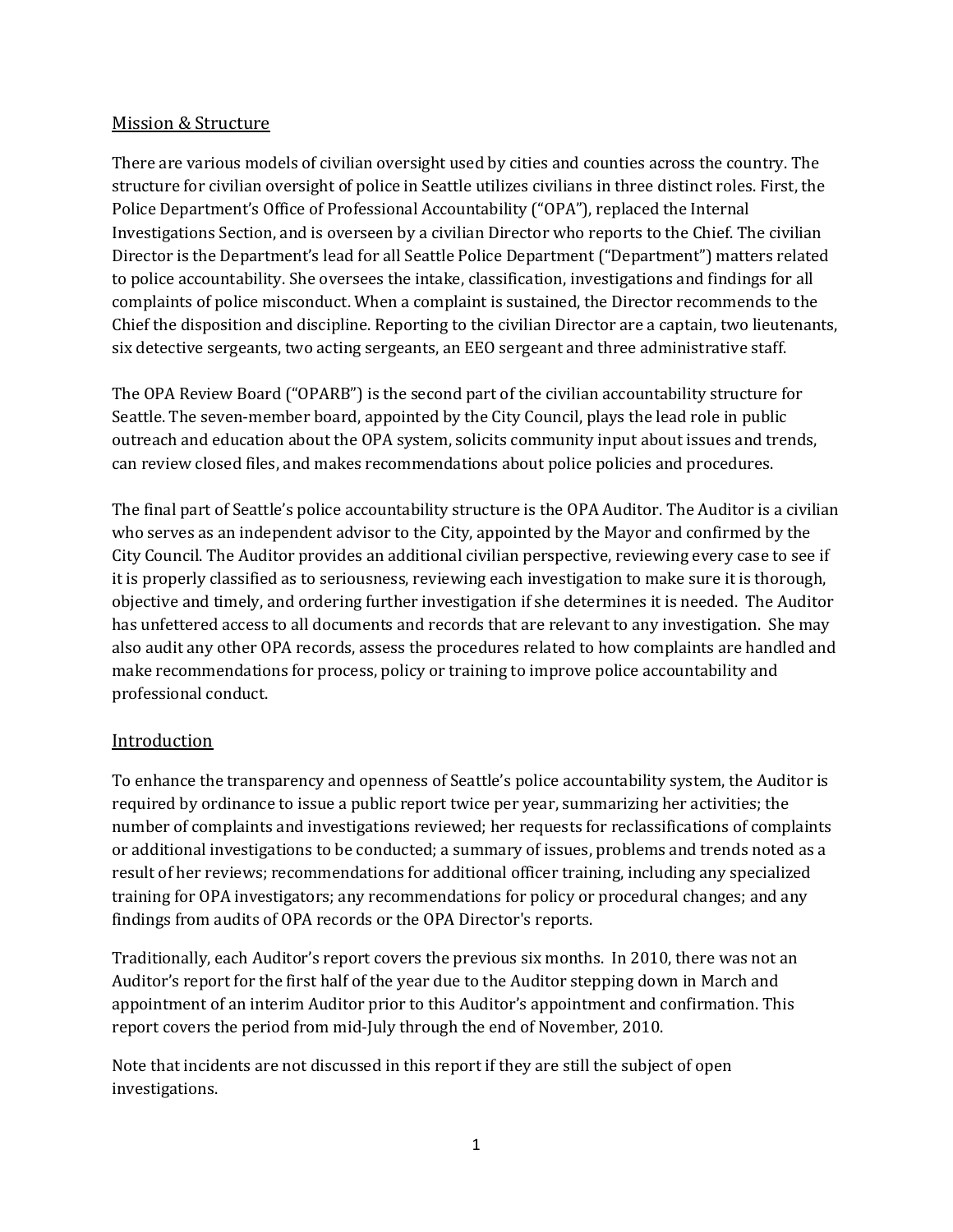#### Complaint Review

Complaints of police misconduct in Seattle may be filed in person, by telephone, by mail, by email or via the online form on the website. A core responsibility of the Auditor is to ensure the quality, fairness and integrity of how complaints are received, assessed and investigated.

Ease of understanding as to how to file a complaint, being treated respectfully once one decides to file a complaint, being kept informed about the progress of a complaint and receiving a clear explanation of how a complaint is addressed are all important elements to the community's perception that the accountability system is responsive and fair. I have been impressed with the professionalism and respect of the OPA staff toward all complainants. My review of their investigations has found them to be fair and thorough. OPA also deserves high marks for documenting and addressing each complaint, no matter how minor, and triaging them so that resources are directed appropriately. OPA can, however, continually improve accessibility and understanding by the public and complainants, which I discuss below under process improvements.

Each complaint of possible police misconduct is documented and sequentially numbered so that it can be tracked. An intake sergeant and lieutenant make an initial recommendation to determine at what level a complaint will be investigated. This is referred to as the 'classification'. In Seattle's accountability system, complaints are classified as outlined below. Civilian review helps ensure that this classification is not subjective, that a classification is not made to avoid the possibility of discipline being imposed, or that a complaint is not taken less seriously due to the challenges or history presented by the complainant. Proper classification also helps focus resources on the most significant investigations.

'Contact log' is the classification for those complaints recorded but not investigated. These include requests for information, often involving other City departments, complaints or comments that don't reflect possible misconduct, or that involve officers from other jurisdictions. This could be, for example, a disagreement with a parking ticket or a question about how to retrieve property. Whichever OPA staff receives the inquiry records it into the master log. If it is clear that there is not a possible issue of misconduct or mistake by an officer, questions are answered or referrals are made to the appropriate place. Previously this contact log had been reviewed quarterly. I changed this practice to monthly review, so if a contact did need follow up, it could be initiated more quickly. I reviewed the logs back to April when the previous Auditor had stepped down. From April through October there were 1149 contacts logged, a higher than average amount, likely due to the publicity attendant to several high profile cases. There were only a few about which I had questions as to whether additional action was needed; I discussed each with the Director. I did not find any that needed to be reclassified as a complaint for further investigation.

Depending on the nature of the allegation and complexity of the investigation, all other complaints are classified at different levels for further action. That classification determines who investigates the complaint and what the range of possible consequences can be. Intake sergeants gather information in the initial weeks for the lieutenant to help determine the correct allegation (what policy was violated by the alleged misconduct) and classification. Under the contract with the Police Guild, these determinations typically must be made within 30 days; the contract is silent as to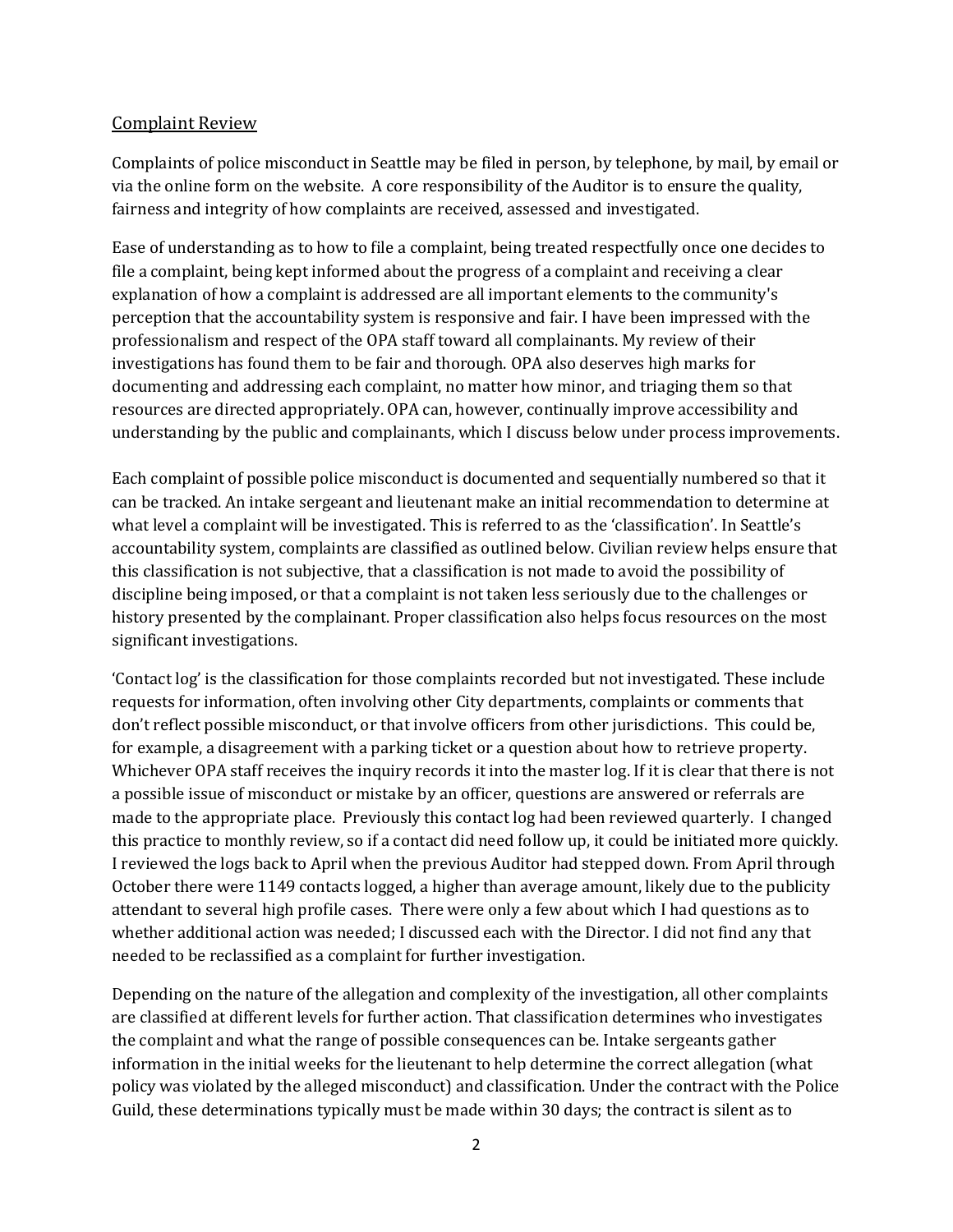whether changes can be made later during the course of an investigation. Then, each week the Auditor reviews all new complaints filed, and discusses with the Director each allegation and classification proposed by the lieutenant.

This is also the stage where the Auditor and Director recommend cases for mediation. Earlier this fall, as part of the continual effort to shorten the time it takes to process complaints, the Director and I advanced the time at which we review allegations and classifications, saving several days of processing time and reducing work by administrative staff. We also changed the practice whereby, based on the preliminary recommendation from the lieutenant, the complainant had initially received a communication from OPA as to the classification. If the Auditor and Director's final decision were different, that could lead to confusion by the complainant. Now the complainant is notified once the classification decision is final, and it is happening sooner. The complainant is also notified as to next steps and given the name of the lead OPA staff handling the complaint.

This classification review provides complainants an additional level of accountability – no decision about how a complaint is to be addressed is made without review by the civilian Director and the independent Auditor.

Preliminary Investigation Report (PIR) is the first level of classification. These complaints take some initial work by the intake sergeant, gathering relevant records and documentation such as general offense reports, 911 or radio transmission records, to determine what is at issue. At that early point it can then be determined that further investigation is not required and no other action is needed or the concern can be directly referred to the employee's chain of command for them to be aware of or follow up. For example, a citizen might raise a concern about a possible traffic violation or illegal parking by an officer, but the complainant just wants to make sure someone knows about it so it doesn't happen again. Complainants are informed that the information has been shared and often comment that they appreciate the follow up.

Supervisory Referral (SR) is the next level of classification. These are mistakes indicating a training gap as opposed to misconduct, not requiring further investigation and best addressed by mentoring or training by the officer's supervisor. They do not result in findings, nor may any discipline be imposed. Some are technical violations where imposing discipline seems inequitable given the nature of the mistake. Some are concerns about attitude and demeanor where coaching is needed. The supervisor talks with the officer and the complainant, then reports back to the OPA Director as to action taken. SRs are often appropriate cases for mediation.

Line Investigation (LI) is the classification used for allegations of possible misconduct where a full investigation is needed, but the nature of the alleged misconduct and the complexity of the investigation don't require the expertise of the OPA investigators. Instead, these can be investigated by the named officer's chain of command. The Auditor still reviews the investigation for thoroughness, timeliness and fairness, and the proposed disposition is still certified by the Director or the Chief.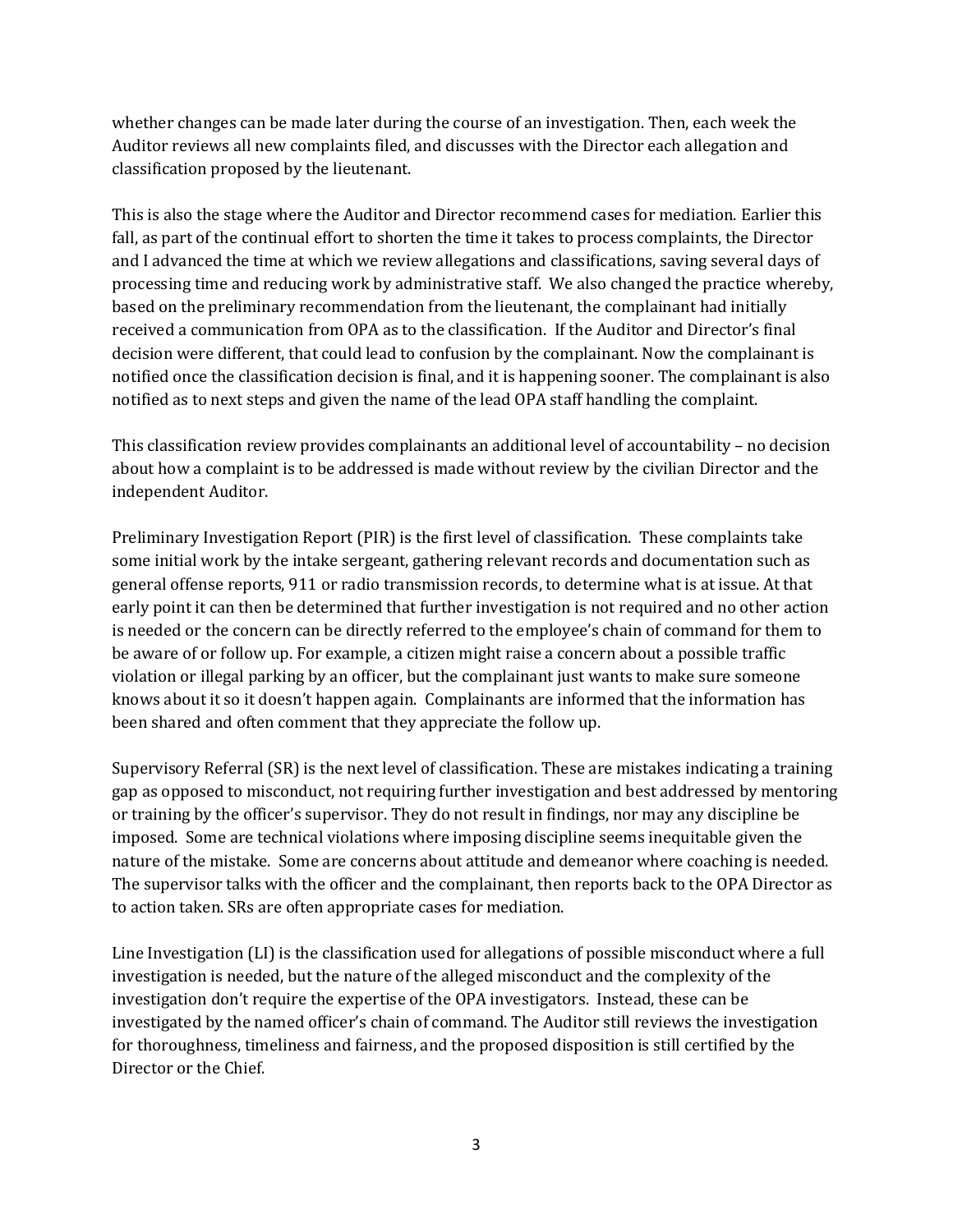Those complaints of more serious misconduct or where the facts require a greater complexity of investigation or involve more witnesses are investigated by OPA staff. This classification is termed Investigation Section (OPA-IS). Use of force investigations, for example, are classified as OPA-IS. Each of these investigations is reviewed for thoroughness, timeliness and objectivity by the Auditor prior to final disposition. The Auditor can direct that additional investigation be conducted before the Director certifies the findings or makes a recommendation to the Chief for discipline.

In the period covered by this report, the Director and I reviewed 225 complaints. We agreed that 86 should be classified as PIR, 45 as SR, 16 as LI and 78 as IS. We recommended 38 for mediation. We reclassified 14 (12 upward; 2 downward), added 4 allegations, dropped 2 and changed 1. The Director and I discussed these weekly. The complaints were then immediately referred for investigation, chain of command follow up or mediation.

Finally, in regard to filing of complaints, I was pleased to see that complaints were initiated from within the Department as well as externally. This, too, is a valuable metric for a successful accountability system in that it suggests an improvement with regard to the age-old problem of institutional reluctance to highlight and address possible problems from within. As a recent case mentioned in the media indicates, however, there still may be times when individuals within the Department have information that could be indicative of possible misconduct but that information does not immediately get referred to OPA. It could be that the individuals are simply thinking of the information as pertinent to a routine investigation and prosecution, and are not attuned to other issues. Or it could be that from their perspective the action was consistent with training and policy so they don't see it as problematic. Or they could assume that someone else already referred it to OPA. Nonetheless, every member of the Department has an obligation to report possible misconduct, and failure to report is, in and of itself, a policy violation. Upon learning of a possible failure to report, either the OPA Director or someone in the command staff will initiate an internal complaint immediately, as occurred recently. In the recent instance, a directive from the Chief reminding every employee of this obligation was issued as well. Given that any incidence of failure to report diminishes the public trust and the ability to hold officers who do violate policy accountable, Department leadership must continue to take actions to ensure that there is not a pattern or practice of failure to report.

#### Criminal Investigations

I also reviewed with the Director each quarter the list of those complaints where OPA's investigation is tolled (put on hold) because there is a pending criminal investigation. Here the issue is generally that this sequencing of investigations can cause a long delay and frustrate both the complainant and the public that the Department's internal investigation does not move forward. It can take several months for the consideration by the prosecutor of possible felony charges, followed by another period of time for a separate review for possible filing of misdemeanor charges. The complainant's and public's frustration is exacerbated if a criminal prosecution ultimately does not proceed and then the OPA internal investigation can take up to several months more time before a determination is made as to whether discipline should be imposed. While some jurisdictions proceed to do both types of investigations on parallel paths, the 2007 Police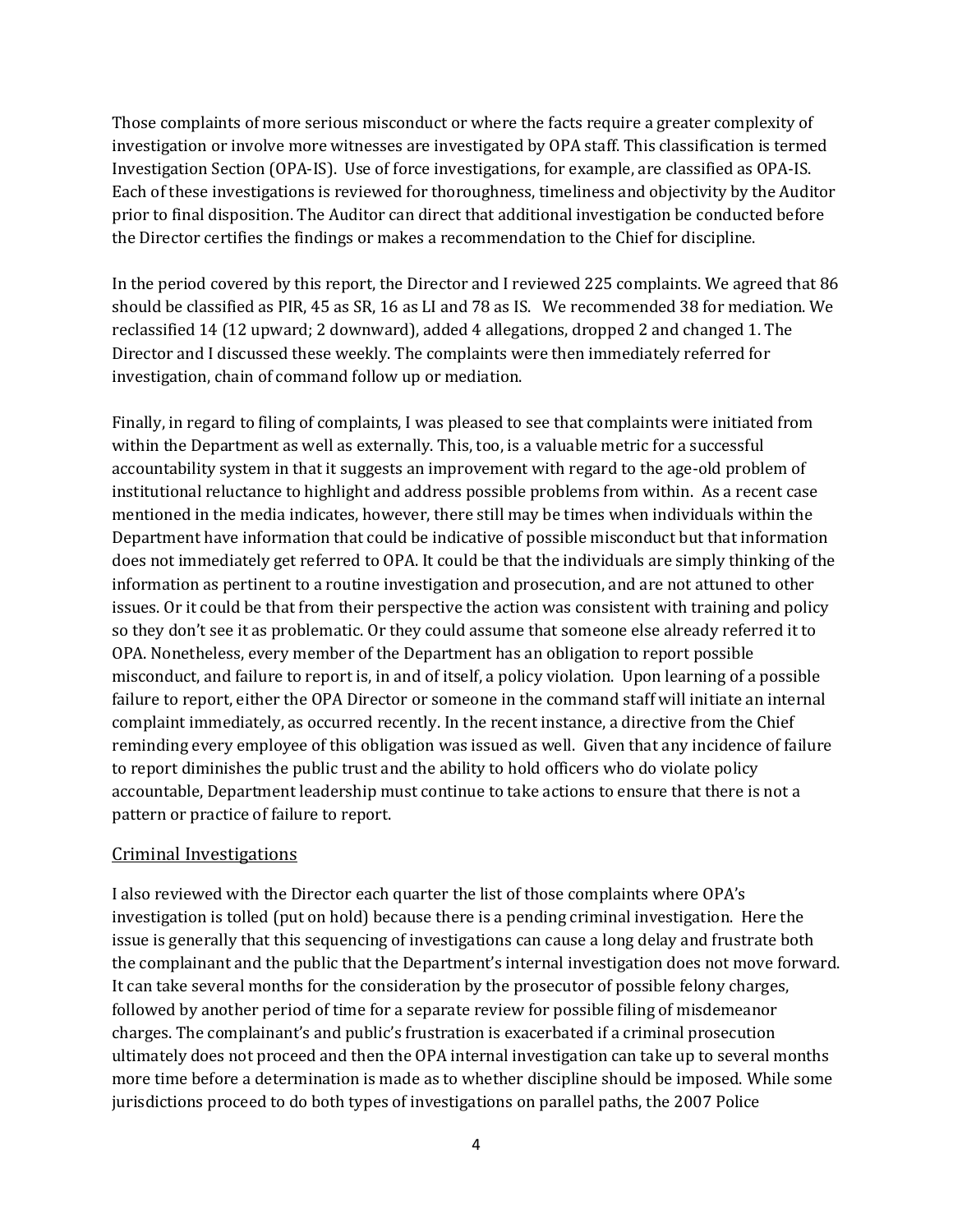Accountability Review Panel (PARP) supported the approach that OPA investigations not be undertaken until any associated criminal investigation is completed. A special review report by the Director, previous Auditor and OPARB looked at the issue again and reached the same conclusion. The sequencing of investigations in this way does help ensure that a criminal investigation is not negatively affected by the administrative investigation and helps address the 'Garrity' issue (where an officer is required to provide his or her employer information related to an administrative proceeding but that testimony or information flowing from it cannot be used to contravene the officer's right against self-incrimination in a criminal prosecution.)

Thus, Seattle's usual practice is to hold off on the OPA internal investigation, pending a decision by the Prosecutor or City Attorney on the criminal charge. This generally preferred approach and usual practice notwithstanding, the Director does retain the authority to make a case-by-case decision about whether to wait for the criminal filing decision(s) or move forward with the internal investigation. I would encourage the Department to work with the Prosecutor and City Attorney on whatever protocols or process changes might help expedite the sequencing or allow for a parallel internal investigation to proceed where appropriate. Department command staff should keep at top of mind that the public's trust in accountability can be diminished by these long delays. As soon as an incident occurs, command staff should act swiftly to share information with the public, issue or re-issue directives reinforcing expectations and standards for all officers and, when appropriate, put the officer on administrative leave, pending the outcome of the investigation(s).

#### Investigation Review

Prior to investigative findings and recommended dispositions being finalized, the Auditor reviews each completed investigation to make sure it is thorough, objective, timely, competent and welldocumented. The Auditor can also direct that additional investigation be conducted, such as additional witnesses interviewed or additional evidence obtained.

In the period covered by this report I reviewed 61 completed investigations. I found the investigations conducted by OPA to be of good quality. OPA-IS investigators were respectful of complainants, interviews were thorough, all relevant documentation and evidence was gathered. As part of my initial outreach to groups concerned about police accountability, one issue that I was asked about was whether OPA used the same standards for serious allegations as for cases involving complaints of a more minor nature when determining whether a complaint should be sustained. From my observations and reviews, the analytical framework for recommended dispositions by OPA was consistent across the various levels of complaints.

I did ask that to further improve the quality of the case files, going forward each file have all information organized in the same order, with a checklist on top to make it easier to ensure all relevant evidence (e.g., Use of Force Report, medical records, CAD, photos, surveillance camera, In-Car Video, interview transcripts) has been obtained or, if not, an indication as to why not. This should make it more readily clear when certain evidence is not included whether there is a valid justification for its absence. In addition, if a witness is described as 'unable to contact', there should always be documentation as to the attempts made by the investigator to contact him or her. I also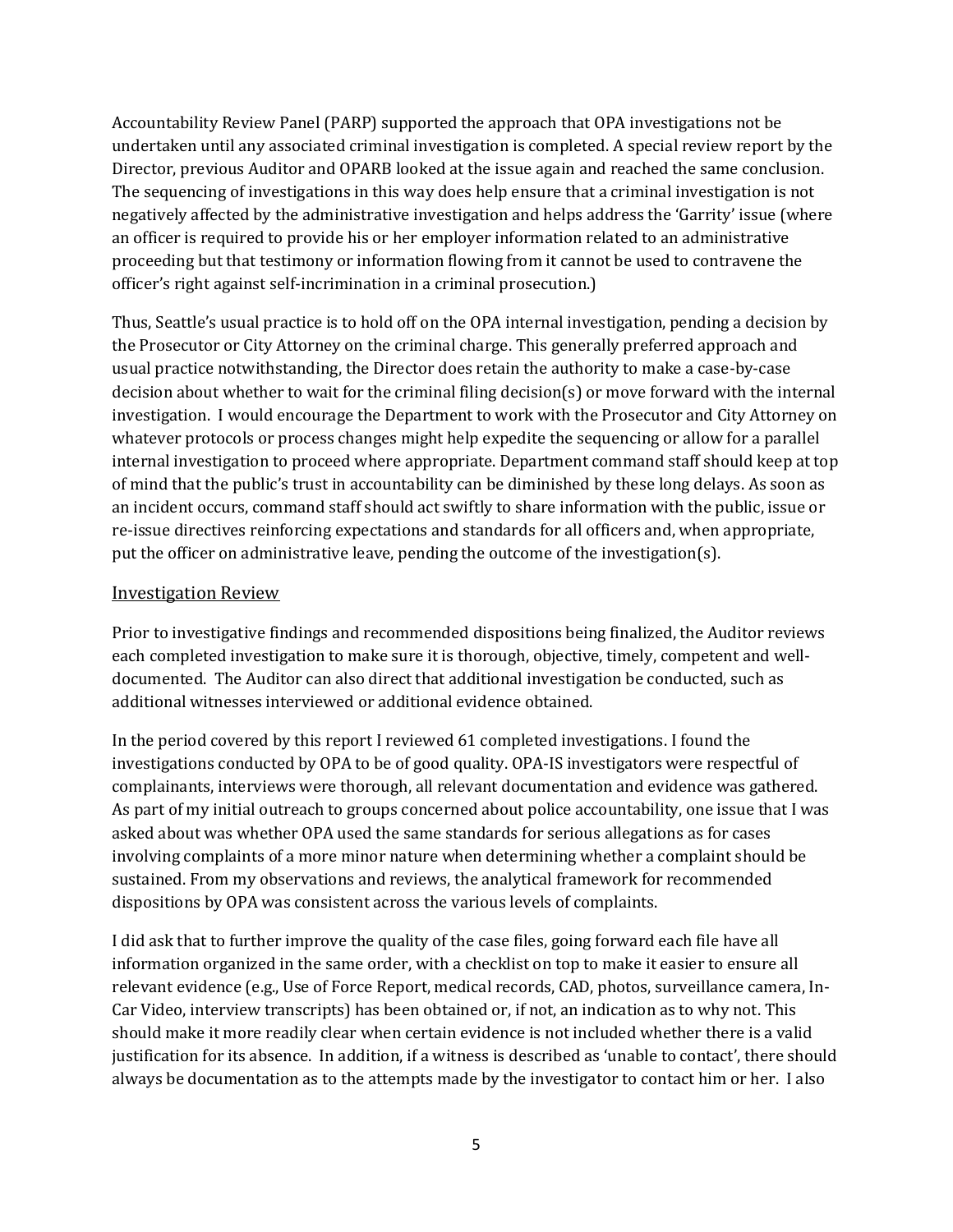asked that each allegation and disposition include the citation and the specific language from the relevant policy that is at issue, rather than simply referencing the general policy.

I did express concern about the timeliness of some Line Investigations. These are the investigations assigned to the precinct to conduct where the alleged misconduct is of a minor nature and the necessary interviews are limited in scope and number. None were outside of the 180-day limitation under the Police Guild contract, but they should not have taken months to complete. The Chief issued a memo to precinct captains reiterating the importance of timeliness and reminding them that accountability is a shared responsibility throughout the Department.

I requested additional investigation in only two cases. The cases at issue were two companion domestic violence (DV) cases. I felt that both raised issues that were not addressed sufficiently in the interviews of the named officers. After further discussion with the Director, I concurred with the decision that in the first case the problem was one of training and policy, which could not be addressed by additional interviews. It was not that the officer failed to comply with policy, but that the existing policy, procedure and training with regard to DV are lacking. (I discuss this further in the section on policy below.)

In the second case, my request to re-interview the named officer was complied with promptly. The result was a finding of Supervisory Intervention for the officer to have additional training on cultural issues that could have been at play during his interaction with a victim for whom English was not her first language and where there may have been other cultural issues that prevented her from sharing important details, regardless of whether there was a language barrier. It was recommended that the employee undergo DV Victim Support training on cultural competence, develop a directive on cultural issues that can arise in DV investigations, and provide follow up roll call training.

Another case involved an allegation of domestic violence against an officer made by his spouse. A DV criminal investigation was first conducted by the police department in the jurisdiction where they resided. That jurisdiction declined to prosecute, at which point OPA conducted an internal investigation. The practice for cases where a criminal investigation has been done is to rely on it where the OPA investigators assess it to be thorough and competent, rather than conducting a redundant investigation. In this instance, the OPA investigators interviewed the officer and a key witness (the original complainant refused to be interviewed), and these transcripts were in the file. But I could not tell from the case summary the degree to which the criminal investigation had been relied on and asked that the information from the underlying investigation be more thoroughly described.

There were two cases during the period covered by this report where the investigations raised issues of whether the officer had to use force as a result of the decisions he had made leading up to that point. While the force may at that point have been legally justified, better judgment, discretion and prudence might have allowed the officer to approach the situation differently or to change course without putting his or the citizen's safety at risk.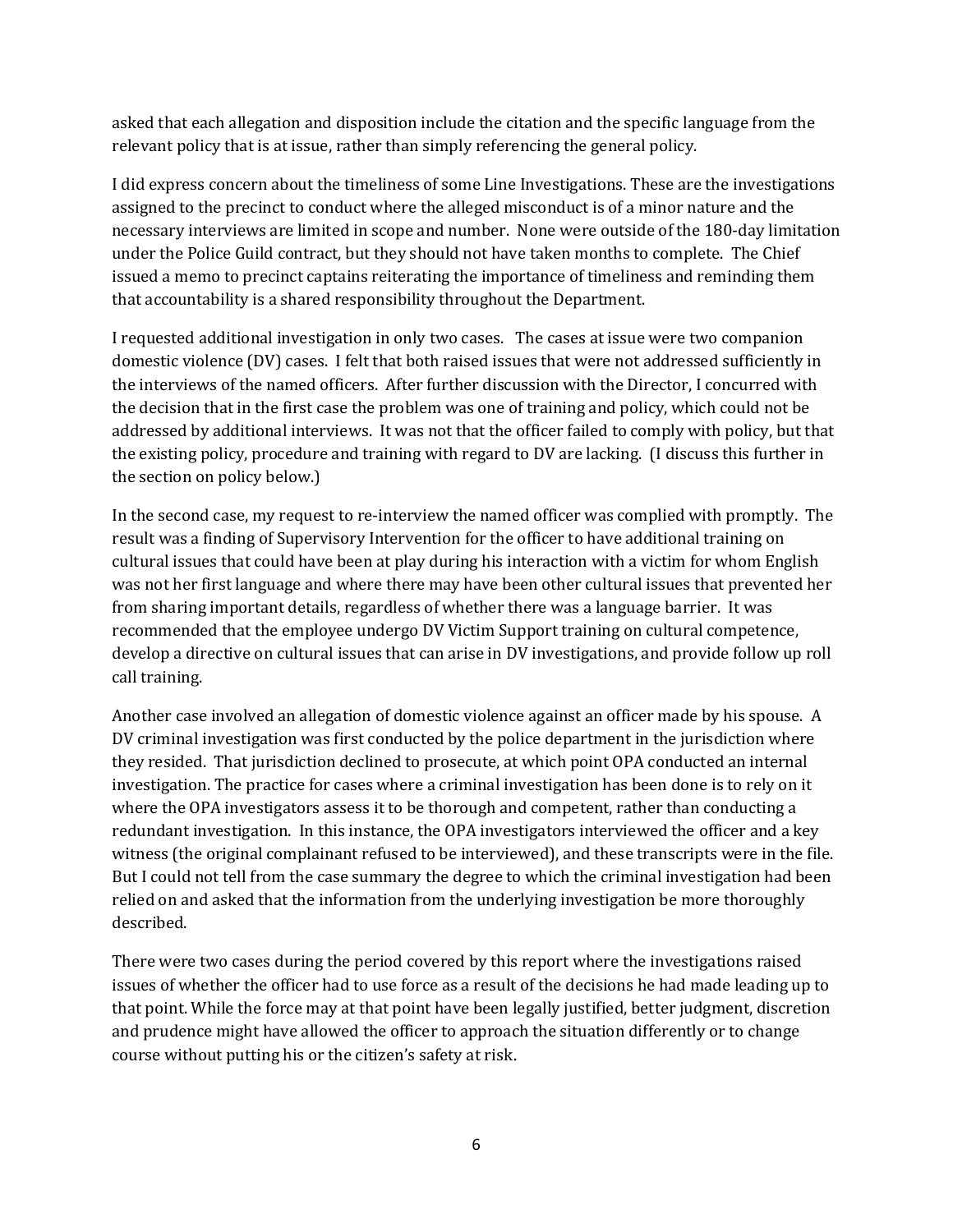In one case, the underlying incident had occurred prior to the start of my term, during the tenure of the interim Auditor, but the investigation concluded after I became Auditor. This case involved a 17-year old stopped for jaywalking in a residential neighborhood. The officer observed the young man twice walking into the street facing straight ahead, without checking for traffic, and the officer thought there might be an issue of intoxication or mental illness. When the officer caught up with the complainant, he was walking in the street while talking on his cell phone. The officer requested that the young man show his license, and he refused. This went on for some time, with the officer holding onto the subject's arm, out in the street, and the subject continuing to say he didn't have to produce the license. A neighbor was there who identified the young man as from the neighborhood, pointed out his house and mentioned he didn't think the young man was a problem. This neighbor started videotaping the interaction. At the same time, another neighbor observed what was going on from her home and thought it was a scuffle. She called 911 and said that an officer needed assistance. That resulted in a "Help the Officer" dispatch, with additional units being sent to the scene, with sirens and lights, because they thought an officer was in trouble. These officers arrived at the scene, saw the officer and the subject in what looked like a struggle, jumped out of their cars and tackled and hit the subject until he was on the ground and handcuffed. He suffered some injuries.

The initial findings with regard to the allegation of Unnecessary Use of Force by the responding officer and the back-up officers were 'Exonerated', meaning their actions were found to be consistent with policy. Both the interim Auditor and I were concerned that this was another minor incident that escalated into a situation where force was used. The Director and the Chief both reviewed the investigation, including the In-Car Video, which captured the first officer's initial interaction with the complainant and attempts to escort him out of the roadway, and the use of force once the back-up officers arrived. The Director and Chief concurred with the findings. With regard to the initial responding officer, they noted that the complainant was uncooperative, refusing to identify himself or move out of the roadway, and traffic was blocked. They also took into account the complainant's mental disability which may have been a factor in the verbal combativeness with regard to refusal to show his license.

The Chief and Director took into account that the first officer was concerned about the complainant's safety as he was crossing streets without looking for traffic and then walking in the roadway while talking on his phone; the complainant was uncooperative when contacted; the backup officers were responding to a "Help the Officer" call, not knowing anything about the underlying incident; and, the complainant continued to physically resist after the back-up officers arrived. The specific force used by each involved officer was also detailed in a Use of Force Report as is required.

The Director did note in her certification that as the Department undertakes its review of its Use of Force Policy and training, and considers new approaches to teaching de-escalation techniques, it might be useful to consider the facts of this case in the process. She mentioned as well that the incident might also be instructive for those involved with the SPD pilot project set to begin soon pairing mental health professionals with police officers.

Because the complaint focused on use of force, and the force used was determined to be consistent with existing policy and training, neither discipline nor supervisor intervention resulted. When the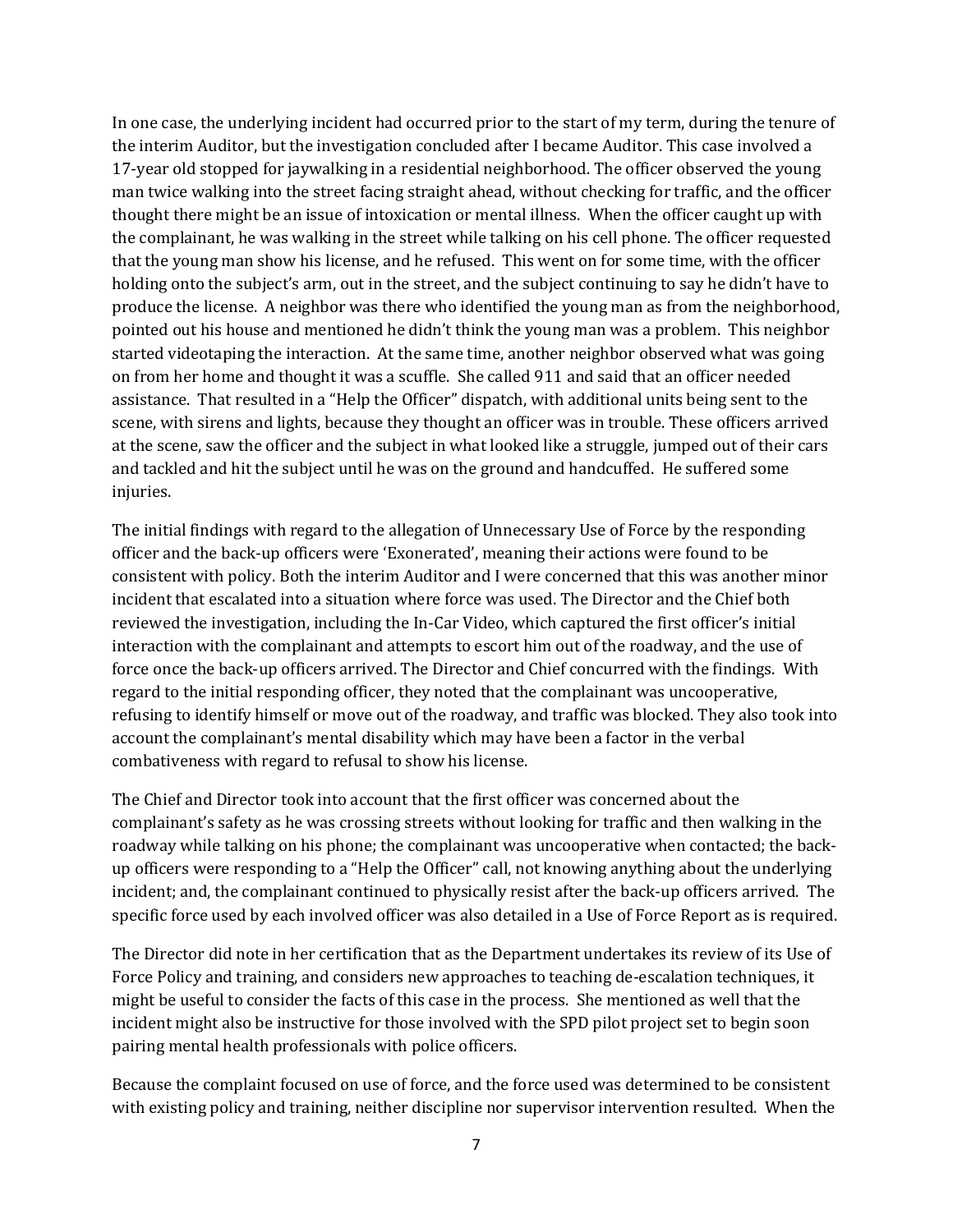finding is Exonerated, no other conditions or actions can be attached. Thus, the issues of discretion and escalation were not addressed. In my view, there were several problems with this interaction and would have been helpful to address the entirety of the decision-making process used by the initial responding officer, and have it drive a review of the training officers receive at the Academy about verbal conflict, discretion, decision-making and de-escalation, as well as any additional coaching and mentoring for the initial responding officer.

Another incident where the use of force by the officer was found to be consistent with policy involved a teenage girl jaywalking across a busy street near a high school. The officer punched the subject after being pushed by her while he was attempting to cite her cousin and several others for jaywalking. Review of the incident took into account the force employed by the officer and the context in which it was used, along with consideration as to whether there were alternative tools available to him for handling the situation.

First, as has been noted by many others, escalation that leads to any use of force for incidents that are very minor in nature is going to be viewed by the public as a disproportionate response, excessive or discriminatory. Such a response may be legal and consistent with existing policy and training, and therefore a complaint will not be sustained, but the officer's actions likely will not be viewed by the community as legitimate, impartial or consistent with community values.

In my view, these cases highlighted a problem with what has been a guiding philosophy for most police training over the years. Officers are taught – or conclude from their training – that first and foremost is situational control where they must take certain actions to minimize risk. That is absolutely essential where there is a real public safety threat. The problem is where all interactions are approached in that way. Rather than use discretion and take context into account, commands are given - ask, then direct, then order, then take-down. In this model, the officer is always right to issue the initial request, so failure to comply with it then legitimizes the escalating commands and force. If the individual is rude and disrespectful, the next step becomes getting the individual in line instead of ascertaining whether there really is a public safety issue for the officer, the individual or the community.

Training such as 'Verbal Judo' teaches officers that for encounters where there is not a threat to the public or the officer, the preferred approach is greater use of discretion, focusing on positive conflict resolution. The goal is not to make sure the citizen does what he is told; the goal is to deescalate the encounter and solve the problem. The officer strives to achieve the public safety outcome with as little conflict as possible, so that each interaction meets community standards of legitimacy as well as legality. Officers are taught that it is ok to use discretion, to take into account the context, and to rely on communication skills to defuse hostility. They are trained to be respectful, even when the citizen is not, to explain the reason for the stop or other action and to try to objectively understand the perspective of the citizen.

Some argue that this approach to policing means that people 'get away with' being disrespectful or having less regard for the rule of law. That may well be true. But officers, as do others, have a greater responsibility on behalf of the larger society. They are our proxies; they reflect our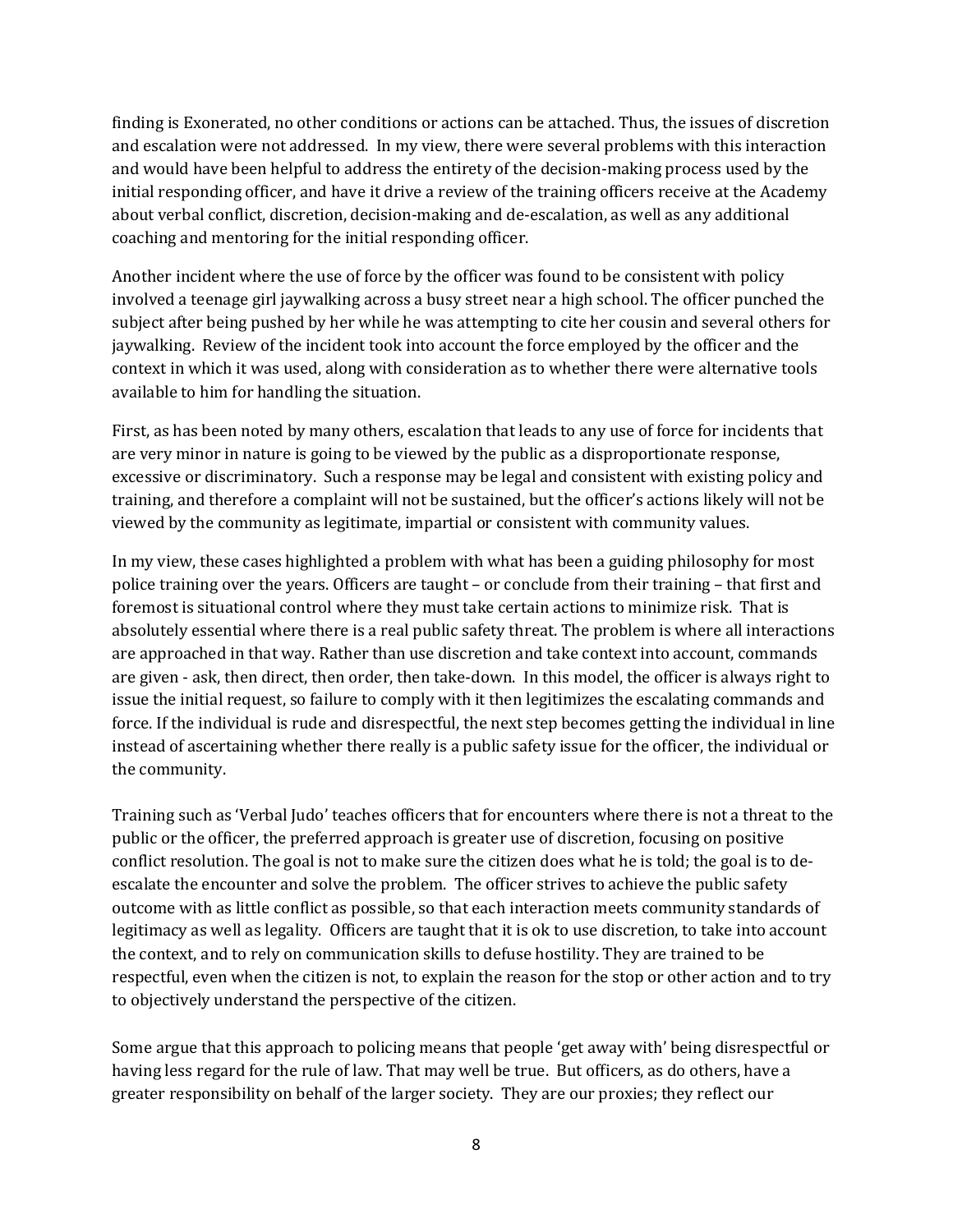community standards. They should be trained to use discretion, to consider the context and to solve problems, just as they do with community policing.

As was noted in the Final Report of the Cambridge Review Committee resulting from the arrest of Professor Henry Louis Gates, Jr., "Police officers ideally should always conduct themselves both lawfully and in ways that lead citizens to consider their actions legitimate. Yet it is possible for officers to behave lawfully while also undermining perceptions of legitimacy among citizens. This is important to note because researchers have demonstrated that increased perceptions of legitimacy not only lead to greater understanding between officers and citizens, but also to higher levels of voluntary compliance with the law, which in turn leads to less crime and fewer incidents that put officers at risk."

It is true that if we want legitimacy as well as legality, and officers act in good faith to exercise that discretion, they need to know they will have our support. If and when there is misconduct, there must of course be accountability. Where good faith mistakes are made, the focus should be on education, training or change in hiring, supervision or policy that will lead to a better result in the future. We as a community can't demand officers use discretion and judgment, instead of relying on the bright yellow line of command and control, and then punish them when they use their discretion in good faith. We also have to take responsibility when we have differing expectations as a community, as is the case with regard to how aggressively jaywalking should be enforced across the board.

In the first jaywalking case noted above, the action of holding onto the subject until he complied with the direction to produce a license may have been lawful, but could it have been handled differently without compromising the safety of the officer or the public? There was no threat to either the public or the officer. Yes, the young man had wandered down the street without paying attention and now he was refusing to do what he was told to do. But how important was it that he produce his license? What was the public safety goal in making that demand? Was continuing in that manner actually creating more of a safety issue as traffic backed up? Perhaps the officer just as easily could have asked the neighbor who knew the subject for more information. Or the officer might have said, 'ok, let's walk over to your house, I want to make sure you are all right and your parents are aware of the situation' and then get the young man off the street that way. When the officer heard the call on his radio from dispatch of 'Help the Officer', that was another point at which a more prudent approach would have been to let the subject's arm go, and communicate back to dispatch that the officer was not being threatened, so lights and sirens, followed by use of force, would not have occurred.

A decision point analysis review would have assessed each of the choices the officer made that led to the result, coaching or mentoring could have occurred, and the case could have been used for roll call scenario training. It provides another example of the importance getting more officers through Verbal Judo or equivalent de-escalation training officers need in order to have the skills to be able to intervene in a different way. Equally important is a review the overall training philosophy underlying Academy and annual training. Just as the public expects medical training to evolve so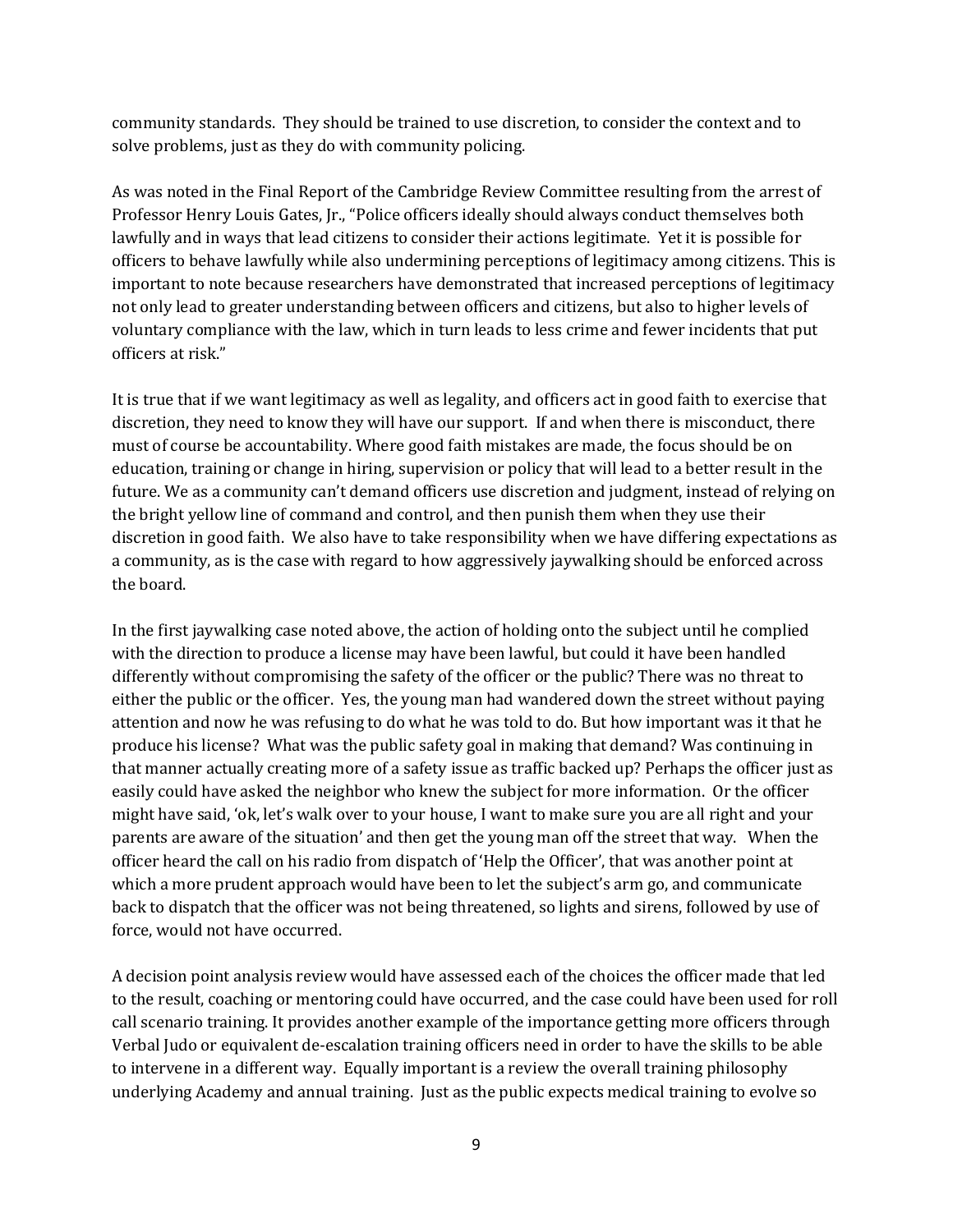that current practice matches community standards, so too should police training evolve. If these recurring minor interactions where force is used are always going to be found to be consistent with policy and training – legal but not legitimate, technically correct but not procedurally just - it is time to change the policy and training.

In another case involving an allegation of use of force, the complainant was stopped and arrested for DUI by the officer and his partner. He was transported to the precinct for processing and secured in a precinct holding cell. The complainant alleged the officer intentionally stepped on his arm, causing a bruise, while he was lying in the cell and refusing to take the breath test as part of the DUI processing. The holding cell video showed the officer entering the complainant's holding cell with pen and notepad in hand. He was in the holding cell with the complainant for only about 40 seconds. Initially he could be seen standing over the complainant, who was lying handcuffed on the floor facing away from the officer and into the wall. The complainant was awake but did not face the officer. About 30 seconds into this contact the officer can be seen moving closer to the complainant and carefully positioning his feet up against the complainant's left arm. He then placed his right foot onto the complainant's left forearm and seemed to rest it there for about 10 seconds. The complainant did not seem to notice until the officer leaned in slightly toward the wall in an apparent effort to see the complainant's face. The complainant reacted by sitting up. The officer backed away and immediately left the holding cell. The complainant then rolled over and went back to sleep.

In his interview, the officer did not recall exactly why he placed his foot onto the complainant's left arm but supposed that he did it to restrict complainant's movements while he stood over him. He justified this because the complainant had been uncooperative and at times hostile during the arrest. The disposition memo concluded that since this control technique did not appear to cause discomfort until the officer momentarily leaned into the wall, thereby increasing pressure on complainant's arm, his explanation of his motives for using this method of restraint seemed reasonable.

In addition, none of the involved officers remembered the complainant making a complaint of being injured or in pain at any time during their contact. There was also no record that he complained of injury to either medical personnel or corrections personnel. The complainant produced photos of bruising above the elbow of his right arm, but it was clear on the video that officer had his foot over the complainant's left forearm.

The determination was that under the circumstances, the officer's use of his foot to restrict the movement of a hostile prone prisoner was not unreasonable and that from the video it appeared that the transient pain caused by the officer's foot was inadvertent, as he immediately released his foot from the complainant's arm, backed away, left the holding cell and the complainant went back to sleep. I thought it was a fair conclusion that the complainant's bruises were not caused by the officer, but the officer's actions did not strike me as necessary under the circumstances or reflective of best practices.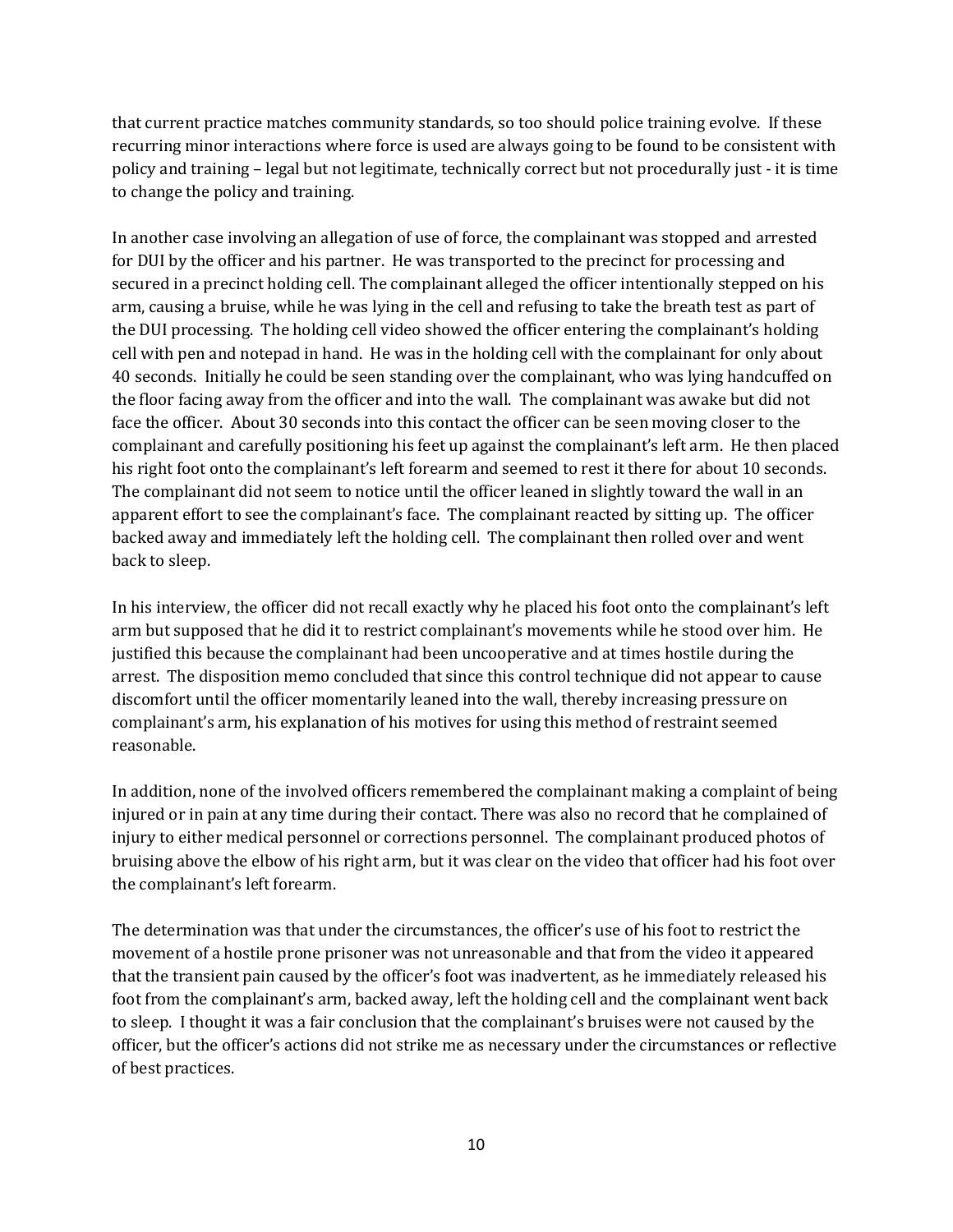Lastly, I disagreed with the analysis in a case involving a possible violation of impound policy because the officer had not verified that the vehicle had not been moved for 72 hours. A second officer had been interviewed and he indicated he thought the vehicle had been moved, so in my view the analysis did not objectively reflect the evidence gathered during the investigation. The Director agreed and the allegation ultimately resulted in a Supervisory Intervention.

I also reviewed Proposed Disposition Memo's (PDMs) for investigations (and the analogous Analysis and Recommendations Memo's for Line Investigations). PDMs are the reports written by Lieutenants at the conclusion of investigations which analyze the information gathered and recommend findings. The next step is for the Director to certify those findings. If a disposition other than discipline is recommended, the Director's decision is final. If discipline is warranted, the Director makes that recommendation to the Chief. In Seattle's system, the Auditor does not have a formal role as to the findings or the discipline ultimately imposed, but I reviewed every PDM and certification and offered input for consideration by the Director and Chief. During the period covered by this report, I reviewed 90 PDMs.

With the perspective that PDMs are part of the totality of the case file, I reviewed each PDM to see if the analysis was thorough, accurately weighed all the evidence, and objectively summarized the investigation. I found the PDMs usually to be well written both in substance and tone, but I did comment with regard to the analysis and phrasing used in a few. In those I thought either the language came across as advocacy rather than a balancing of the evidence or, while I thought the investigation was fine, I didn't feel the analysis fairly reflected the evidence.

I reviewed the PDMs as well to make sure they captured any suggestions for change in training or policy that arose from the complaint investigation. In one case involving an allegation of use of force at a crisis residential center (CRC) for youth, while I agreed with the finding that there had not been inappropriate force, I also felt that the investigation had highlighted an ongoing situation where the CRC was using the police to deal with problems among residents. I suggested that precinct command staff convene a meeting with CRC staff to establish a better protocol. The precinct captain had come to the same conclusion and moved to address it. The outcome of the case was an improved relationship and better use of police resources.

#### Policy Recommendations

The OPA Director is issuing a separate report that updates the status of policy recommendations made over the years with regard to police accountability. Often, the public and complainants may measure the success of the police accountability system simply by the metric of percentage of cases in which discipline is imposed, or whether discipline was imposed in a particular case. But a critically important measure for a robust police accountability system is whether improvements in policy and procedure are also made as a result of complaints. These changes can have broad and lasting results across the Department. We should do a better job of showing citizens that their complaints lead to improvements, regardless of whether a particular allegation is sustained. For this reason I have recommended to the Department that the past policy changes be culled from all the various reports, summarized in an easily readable chart form that shows the source and date of the recommendation, what was recommended and the result. This chart should be available on the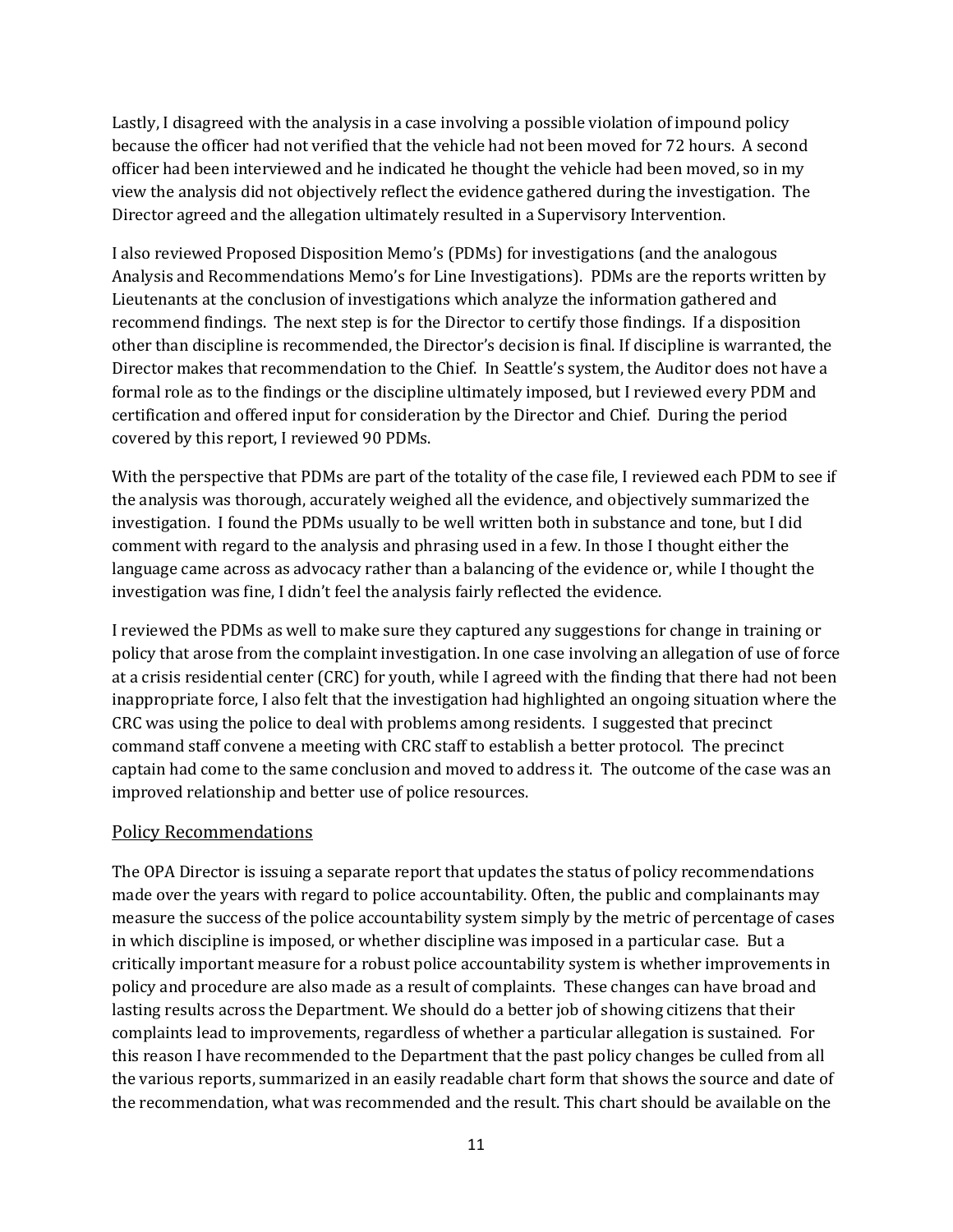OPA Web site, and updated regularly as policy changes are implemented. That will allow the public and policymakers to have readily available in one place the actions the Department has taken over the years to improve performance and accountability as a result of complaint investigations or in response to other recommendations made.

I'll note here just a few of the policy changes that derived from specific complaints during the period covered by this report. One complaint involved a warrantless search of a residence. It turned out to be the wrong residence, but the search was consistent with policy and law, so the complaint was not sustained. However, it was noted as part of the investigation that SPD policy does not specifically address the need for officers to document and screen residence searches involving warrantless, exigent circumstances. It was pointed out that policy should be clearer that a supervisor must be notified where officers determine that they mistakenly enter an individual's home and detain the occupants, even if only briefly and no other action occurred.

There were several OPA cases involving profanity, so the Department reissued its policy, more strongly emphasizing that profanity should not be used in the course of performing police work and that, when it is used, the involved employee will bear the burden of justifying its use.

Another need for policy change arose from a complaint where a juvenile was moved from one parent's custody to another and there was a verbal dispute without evidence of a DV crime. Departmental policy seems to be unclear with regard to the requirement that officers complete a general offense report (GOR) on *all DV calls* because the policy also says "officers shall complete a GOR for all DV '*crimes or allegations*' ". In this instance, there was not a crime or allegation, so the complaint of failure to file a report was not sustained. The recommendation was made to clarify the policy to require reports for all DV-related calls.

In another case involving domestic violence, an officer responded to a complaint by an elderly Asian husband who had said his wife barricaded their apartment door. (This was one of the two cases referenced above where I requested additional investigation.) When the officer arrived he spoke to the husband with the wife standing nearby. The officer determined there was not a need for further investigation. This raised the concern of making sure both DV training and policy speak clearly to the appropriate protocol of separating the two involved parties in a possible DV situation and talking to each individually, out of range of the other. Appropriate DV protocol is for the officer to make sure the victim can share information safely and comfortably, with a professional translator if the officer is not fluent in the victim's preferred language.

Additionally, the officers viewed the quiet assent and politeness of the wife as consistent with there not being a problem, rather than consistent with a possible problem of control by the husband. (A complicating factor was that it was the husband, not the wife, who made the initial 911 call.) I looked to see what the Departmental DV protocol or policy requirements were to see if there was a specific section on point, but could not find a specific policy related to DV investigation protocol. As well, it seemed to be the case that there was not much by way of current required training on DV investigations.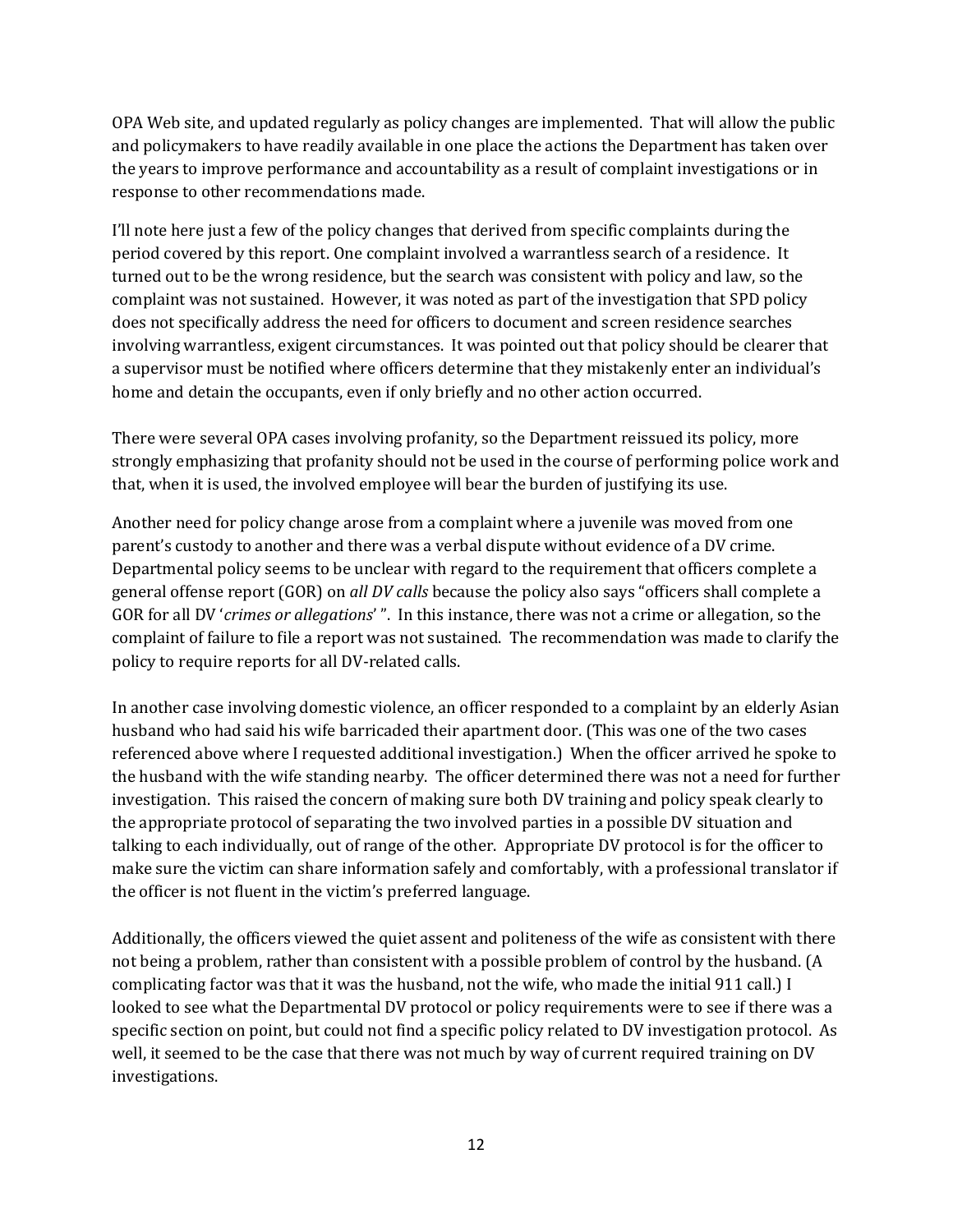These three DV cases will result in the Department's DV investigation protocol being re-issued, the policy on required reports made clearer as to the circumstances requiring a written report following police contact with a potential DV victim, and a change in the Street Skills training to once again include training for officers addressing DV issues.

Another complaint involved an officer's car parked in front of a building where the officer was getting something to eat and the car engine had not been shut off. The complainant asked whether leaving police cars running is consistent with the City's sustainability policy. The Department's motor pool staff explained that much of the equipment inside the car that is needed to respond to a call takes time to start up, so turning off the engine could result in delay in a 911 response. A recommendation was made for the Department to work with City fleets to further explore this issue.

One other complaint highlighted the need for existing policy to provide more specific guidance for officers as to the preferred way to dispose of drug paraphernalia.

### Issues & Trends

There are several areas that continue to create challenges for the accountability process. Although failure to use the In-Car Video (ICV) system is now considered a separate policy violation, and discipline or training can be imposed if a complaint is sustained, OPA is still seeing a significant number of cases where the circumstances don't allow for ICV to be turned on in a timely fashion or where it is not useful (wrong angle, out of range, etc.). For that reason I support the pilot project testing the use of lapel video cameras. The City's significant budget issues, including I.T. staff needs, remain as very real barriers to moving forward in this direction. Those obstacles notwithstanding, consistent use and quality of video remains an ongoing priority.

I also have significant concern about the limitation in Department's ICV policy (17.260) that prohibits supervisors or precinct commanders from reviewing video and using video as a teaching tool for officers within their command. The policy states that "*Imagery recorded by the DICVS will not be routinely or randomly reviewed to monitor officer performance. A commander/supervisor may conduct a performance review of an officer's recorded imagery only when there is an articulable reason justifying such review. Notice of the performance review must be provided to the subject officer and the Seattle Police Officers Guild (Guild), and the officer must be given the opportunity to be present with Guild representation during the review. Requests for copies of recorded incidents, which will be the subject of a performance review, should be approved by the precinct/section commander and directed to the commander of the Training Section for final approval and processing.*" Video can be a very helpful way to walk through various scenarios, to show other ways to handle a particular situation or type of interaction. To not be able to make use of it means a lost opportunity for the Department to enhance mentoring and training.

A related ICV issue is that video is retained for only 90 days, due to the cost and storage demands of saving it longer. If a complainant waits too long to file a complaint, the video might no longer be available. Where this matters most is use of force cases. In the next quarter I will do a review to see if there have been complaints in any significant number of cases where this has been a problem. If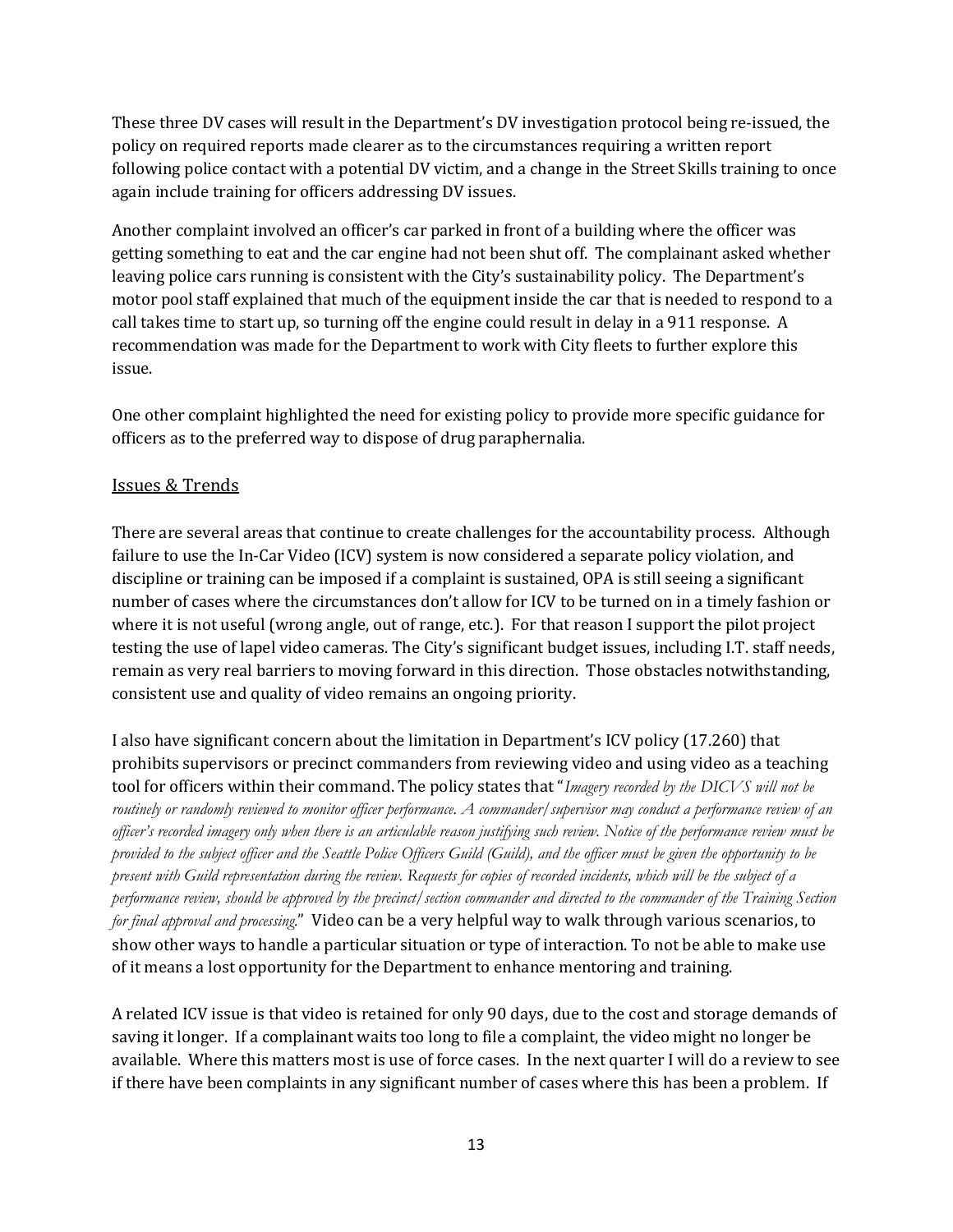so, it may be worth considering saving all video in cases where there was a use of force video report for a longer period than other video, if the storage capacity permits.

Another area where existing limitations can create challenges is the wall between the early intervention system information (EIS) and OPA complaint information. A strong early intervention system was another improvement made by the Department as a result of earlier recommendations. Housed in the Department's human resources section, that system captures data across a broad spectrum that may indicate performance concerns, including such things as sick leave usage, vehicle collisions, failures to appear in court or for training, use of force, litigation or EEO complaints. A certain number of instances occurring for each criterion within a period of time, or an aggregate of some of the factors, will result in an EIS review. Existing limitations mean OPA does not have access to the information unrelated to OPA complaints. (OPA has access to prior OPA complaints, but an additional constraint is that those are limited to the past three years.)

At times it would be very helpful to know the rest of the picture with regard to the officer. Was this alleged incident indicative of a pattern of bad judgment? Does it highlight a problem other than misconduct that needs to be addressed? The Police Guild has raised concerns in the past about fairness to officers, and there is an important balance (just as it is not appropriate to color a complaint by including in an investigation the complainant's criminal record, it can also be unfair to take into account personal information about an officer if not done appropriately.) In my view, however, additional human resources information would be particularly valuable in cases where domestic violence, alcohol use, professionalism and honesty are at issue.

Another area where a change in approach may be helpful is mediation. Here again the Department made some important improvements based on prior recommendations to offer mediation to citizens as a way to help address problems more quickly and to help both the complainant and the officer see things from the other's perspective. Unfortunately, while those cases going to mediation appear to have a high success rate judging from the evaluations, and the Director and Auditor continue to suggest mediation frequently, too few cases are being mediated. One obstacle is that the officer and complainant both have to agree to do it. Some officers won't do so unless they are at risk of discipline ("why bother") and some complainants won't do it because they have to give up the right to possible discipline if the mediation is not successful. I recommend we take another look at what else we can do to increase the frequency of mediation, seeing if there are ways to encourage both the complainant and officers to make more use of it. But we also may need to consider other informal problem solving strategies that can provide for quicker, constructive results.

Another consistent problem reflected in complaints is the issue of secondary employment (off-duty work for employers other than SPD). Here the issues include such things as failure to get required permits, taking direction from the employer that may be inconsistent with Departmental policy or training, or parking without paying as a private citizen is required to do. The Department continues to work on ways to reduce the number of issues that arise from this context.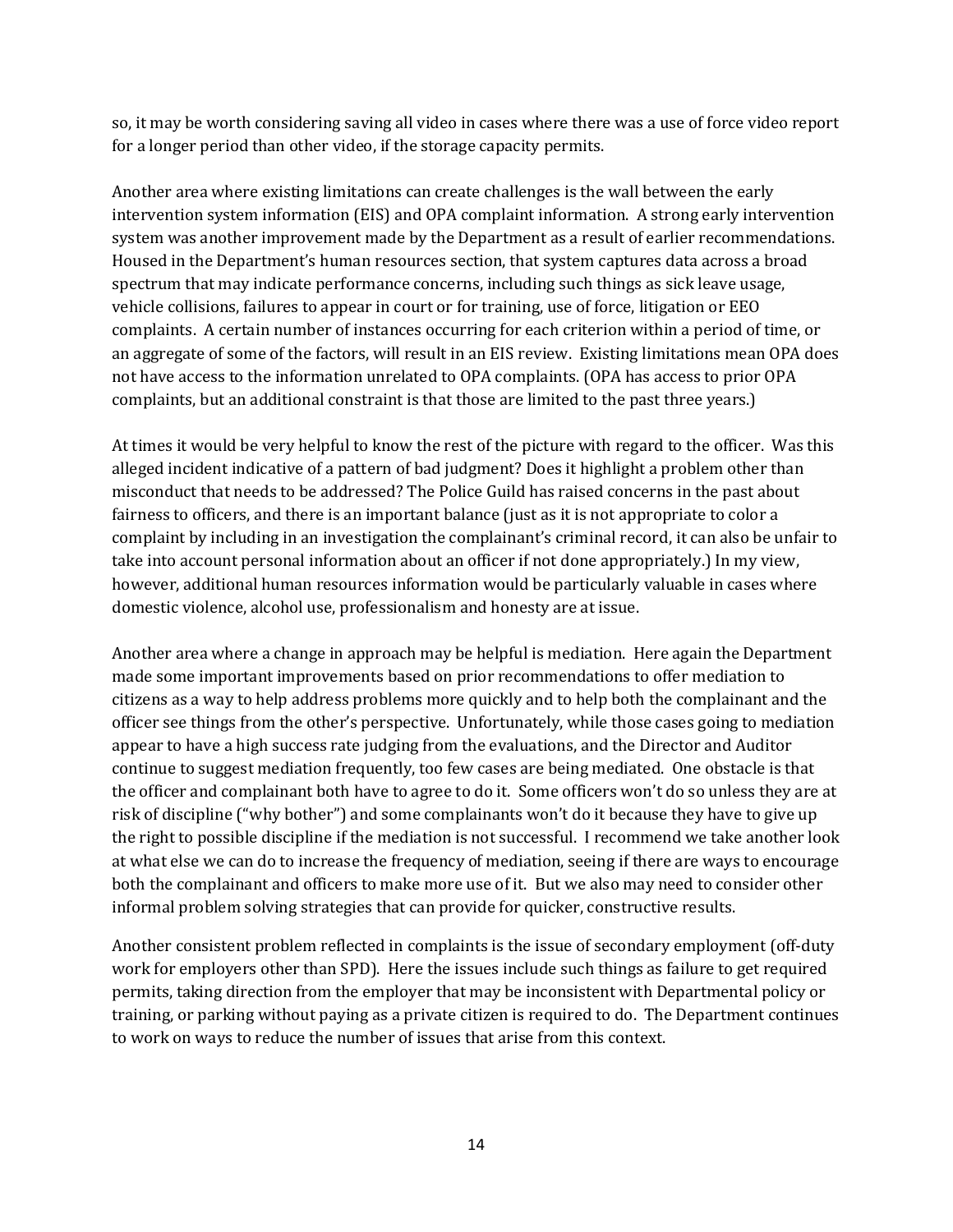## Training

As noted above, there have been a number of high profile cases, highlighting the need for more and different training. There is a great deal of work under way in this regard by the Department, that they will articulate, so I won't belabor the point here except to say that I strongly support more officers going through additional training sooner rather than later. The Department would be well served to lay out for policymakers and the public exactly what additional training will now be provided, how the underlying philosophy will evolve from the traditional approaches of the past, which types of gaps training will address, which type of officers will be going through each training and when.

The Department should also better articulate the continued education or training that is required throughout an officer's tenure with the Department. Promotional opportunities must continue to be tied to completion and regular refreshers of all priority training. Newly appointed supervisors should always receive training about OPA. It is also important to ensure there is mentoring and transition of knowledge as those with expertise across the department retire. (This is particularly important for those specialty units that require expertise to successfully deal with unique needs, such as mental illness).

In my view, priorities for training include updating the academy curriculum so that the model being used is consistent with community values; providing sergeants more supervisory skills; training on effective communication, discretion, de-escalation, and decision-making; crisis intervention training, which focuses on interactions with individuals who are mentally ill; specialty training for interacting with adolescents (understanding how brain development at that age affects decisionmaking and behavior); and cultural competency training.

It would be helpful to have more training that is done in 5 or 10 minute increments by scenarios at roll calls and more training offered online in a web-based format, particularly given budgetary constraints.

## Procedural & Process Improvements

Despite many improvements over the years, there is still a perception that the accountability process is difficult to access and understand, and that a complaint can 'disappear into a black hole'. OPA is continually striving to decrease the time investigations take. Staff notifies complainants by letter when a complaint is assigned for investigation and provides the OPA investigator's phone number to call to check on progress of the complaint. If the City's I.T. system will allow, I have recommended incorporating a way for complainants and officers to check the status of the complaint on line, much as a voter can check on the progress of her ballot on the elections Web site.

We can also do a better job of articulating results so that the public can see the impact of the accountability system. As noted above, we should make more visible and understandable the fact that filing a complaint can be helpful not just in terms of an individual officer's accountability, but also can result in change in policy or training that affects all officers.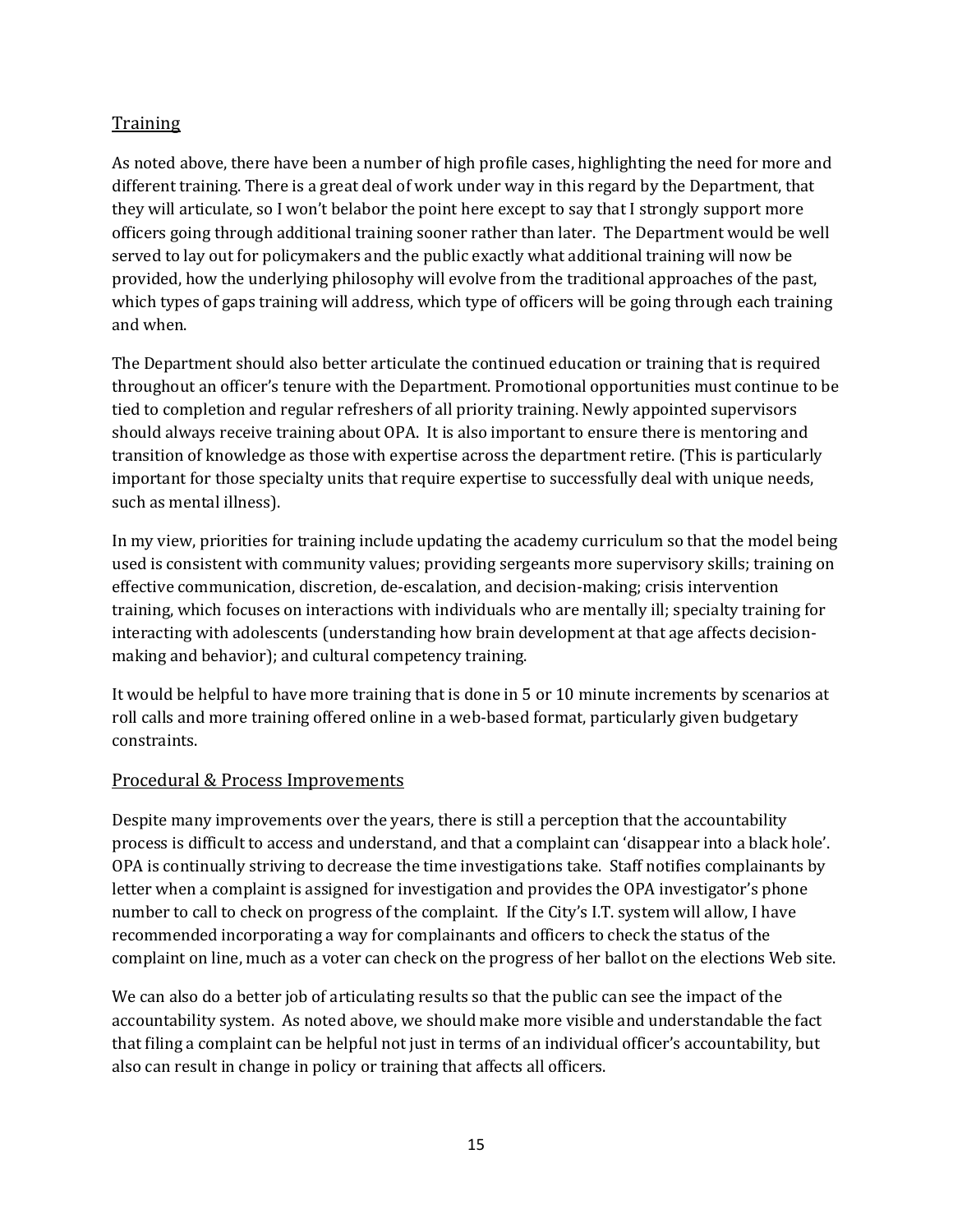The OPA Director, OPARB and I are collaborating on two projects. The first is to assess whether the Department's databases can be used in different or additional ways to enhance complaint tracking, reporting, analysis and management tools. For example, can information be provided to command staff more contemporaneously so they can see trends or issues sooner and respond accordingly? Can different reports be generated that focus on special areas of interest, and provide additional demographic analysis or comparative information for the public and policymakers? Can data entry and review of information be changed to help OPA staff continue to improve timeliness of investigations, while also handling emergent needs and other workload demands? Can data help provide a measure for ascertaining the effectiveness of the PIRs, Supervisory Referrals, Supervisory Interventions and investigations? Did the discipline, training, mentoring, mediation, change policy, new directive or sharing of information result in improved performance, fewer complaints, or some other measure? Are the same issues still coming up as concerns for the public? This sort of measurement is one of the purposes of the regular statistical reports and semi-annual reports done by the Director, Auditor and OPARB, but there are perhaps more robust ways to do that.

The second is to see if there is a way to simplify classifications and findings. While this issue has been raised previously and there were changes made in years past, it may be time to take another look. Both the number of classifications and findings and the terms used can at times be confusing to the public, the complainant and the officer. Additionally, only one finding appears to indicate the complaint led to a result ('Sustained'), since most of the public doesn't know 1) what the term 'Supervisory Intervention' means; 2) what the intervention was; or 3) what systemic policy or training changes may have resulted, regardless of the finding.

In 2011, we also will work on continued improvement in accessibility, making the website more user-friendly, providing links for filing complaints to websites of agencies serving adolescents and communities of color, and making sure the precinct staff all know the easiest way to help someone file a complaint when asked. This work will tie in with OPARB's work on public education and outreach. The Director and I will also review all the letters, complaint forms and other OPA-related materials to make sure they are as explanatory and helpful as possible. Lastly, we will also work on an updated training manual for OPA.

Ideally, while each is independent, the system functions best when there is coordination and collaboration among the OPA Director, Auditor and OPARB. As well, given limited resources and the elimination in past years of a project manager staff in OPA, special reviews, reports and projects have to be sequenced and prioritized. In that spirit, we undertook work on the above database and findings projects collaboratively, have another one in the queue for 2011 (ICV issues) and will continue to look for ways to coordinate in the future.

#### Other Auditor Activities

In addition to the work discussed above, I met with a range of community groups and individuals to get their insights and perspectives with regard to the history of police accountability in Seattle, their views as to how well we are succeeding at fundamental objectives such as transparency, objectivity, fairness and community trust, their thoughts about priorities and their concerns about barriers to further progress. I met with the previous Auditors (two of whom were also retired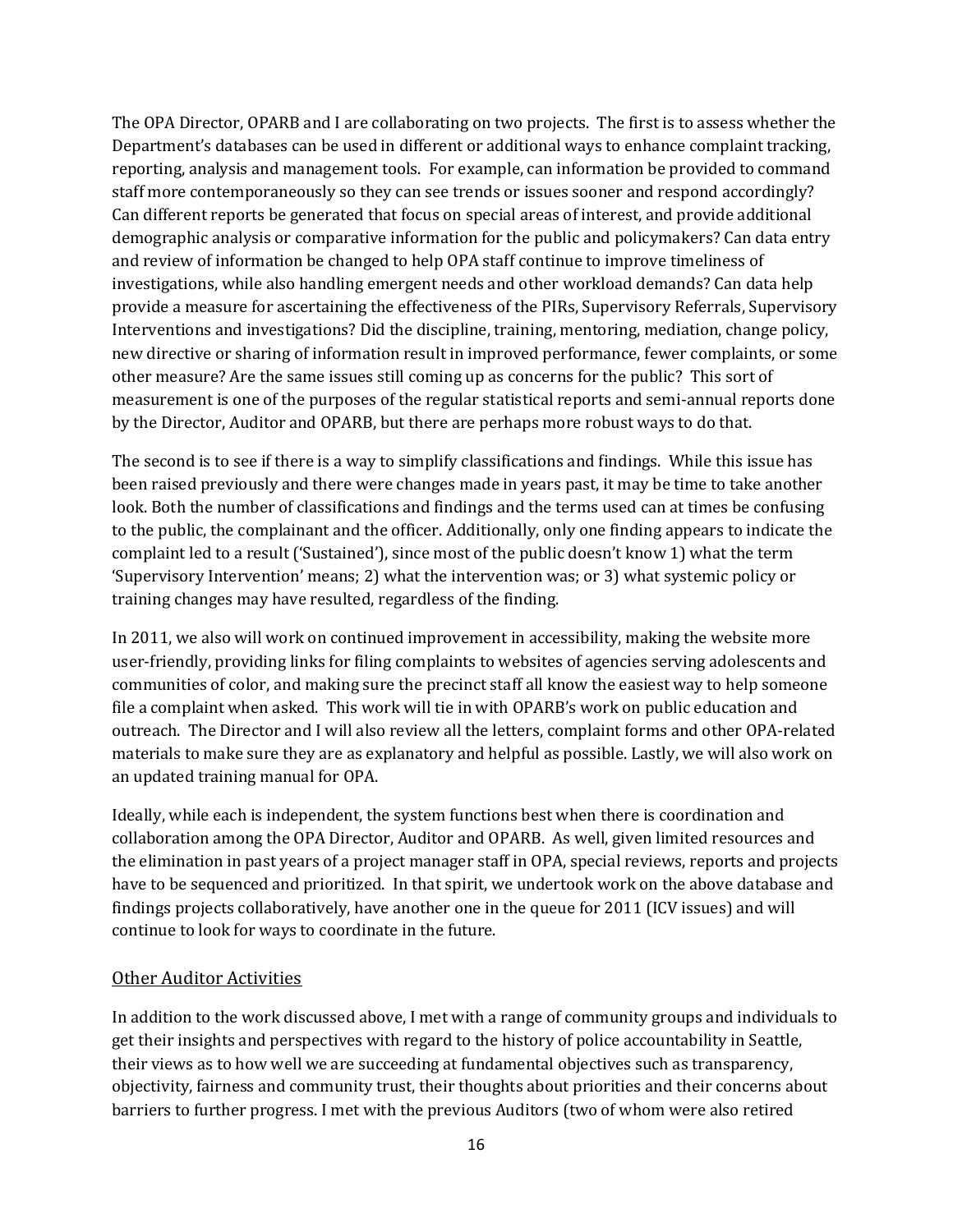judges; the third a former federal prosecutor), the previous OPA Director, and some past and present members of OPARB and the 2007 Police Accountability Review Panel (PARP). I reviewed all prior reports issued by the Director, the Auditor, OPARB and PARP to gain an understanding of the nature and frequency of complaints, systemic reforms to date and recurring policy or procedural issues that continue to present challenges. I also reviewed the relevant ordinances, statutes, departmental policies and manuals, the Seattle Police Officers Guild ("Police Guild") contract and Memoranda of Understanding (MOUs), additional reports and documents from those in the field or other jurisdictions related to best practices.

I joined the National Association for Civilian Oversight of Law Enforcement (NACOLE), which provides to its members regular updates on police accountability issues occurring in jurisdictions across the country. I participated in the NACOLE conference in Seattle, which highlighted best practices and covered a range of important police accountability topics facing many cities. I attended OPARB meetings, along with the Director, as part of our ongoing collaborative interaction among the three entities, which also includes alignment of some priority projects and reviews, discussed further below.

I met with the City's Department of Information Technology, to begin the process of updating the website as a tool to help improve accessibility and understandability of OPA for the public. (Due to the press of other I.T. priorities for the City, this work had to be delayed until next quarter.) I observed the verbal judo training, designed to address de-escalation techniques for the more than 90 percent of police interactions that do not require any use of force; the Crisis Intervention Training (CIT), designed to improve police response to those in crisis, including those with mental illness; participated in the "Shoot Don't Shoot" simulation, designed to replicate the split second decision-making for officers facing a threatened use of force; watched the Perspectives in Profiling training video, designed to help address issues of bias in policing; and, together with the Director, met with a potential trainer specializing in police interactions with adolescents.

#### Conclusion

Whether the issue is an allegation of use of force, biased policing or other violations of policy, the role of the independent Auditor in this system is to help ensure that citizens have trust in the process because every complaint is addressed appropriately, there are thorough and fair investigations and objective determinations on the merits of each case, alternatives to disciplinary actions, such as training, education or mediation are utilized where appropriate, policies and training are improved where complaints reflect potentially recurrent issues or trends, and the rights of both the complainants and the officers are respected. The Auditor must also help ensure that the system is accessible, transparent, and responsive.

High profile events in recent months have focused attention on the importance of the Department quickly assessing the cause, and then taking appropriate action to forcefully address, what appears to the public to be a pattern of incidents involving excessive force, escalation or biased policing.